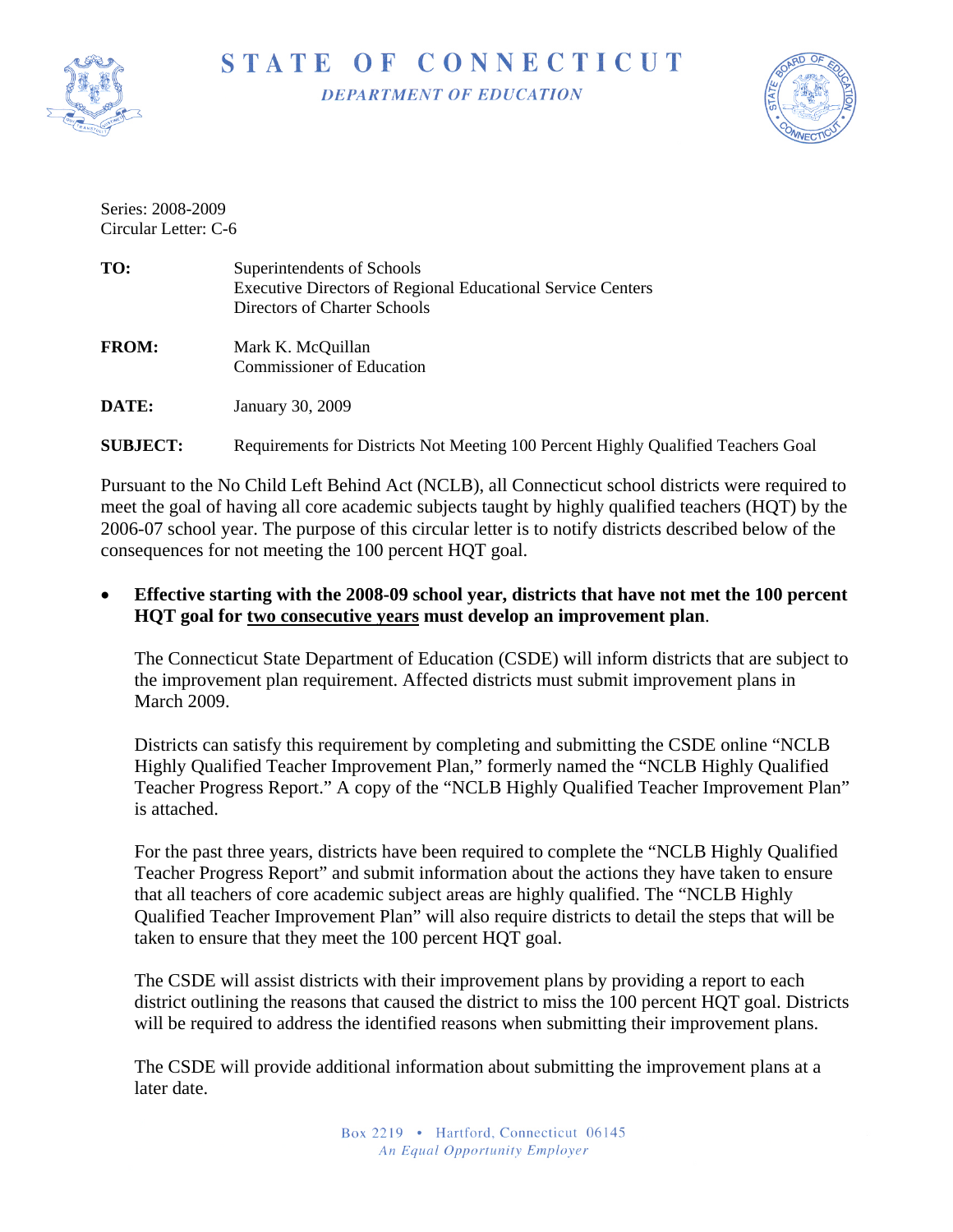Requirements for Districts Not Meeting 100 Percent Highly Qualified Teachers Goal January 30, 2009 Page 2

- **Effective starting with the 2009-10 school year, districts that have not met the 100 percent HQT goal for three consecutive years AND have not made adequate yearly progress (AYP) for three consecutive years:** 
	- o must enter into an agreement with the CSDE concerning the use of the district's Title II, Part A, Teacher Quality funds to ensure that the funds are used to reach the 100 percent HQT goal; and
	- o Title I districts will be prohibited from using Title I funds to pay for new paraprofessionals unless certain conditions are met.

The CSDE will provide technical assistance to the districts that have not met both goals.

If you have any questions regarding these requirements, please contact the appropriate CSDE staff member(s) from the list below:

- o **Teacher Data/Improvement Plan:** Barbara Canzonetti, 860-713-6818 or [barbara.canzonetti@ct.gov](mailto:barbara.canzonetti@ct.gov)
- o **HQT:** Nancy Pugliese, 860-713-6708 or [nancy.pugliese@ct.gov](mailto:nancy.puglies@ct.gov)
- o **Title I:** Marlene Padernacht, 860-713-6568 or [marlene.padernacht@ct.gov](mailto:marlene.padernacht@ct.gov)
- o **Title II, Part A:** James Dargati, 860-713-6562 or [james.dargati@ct.gov.](mailto:james.dargati@ct.gov)

MKM:mp

**Attachment**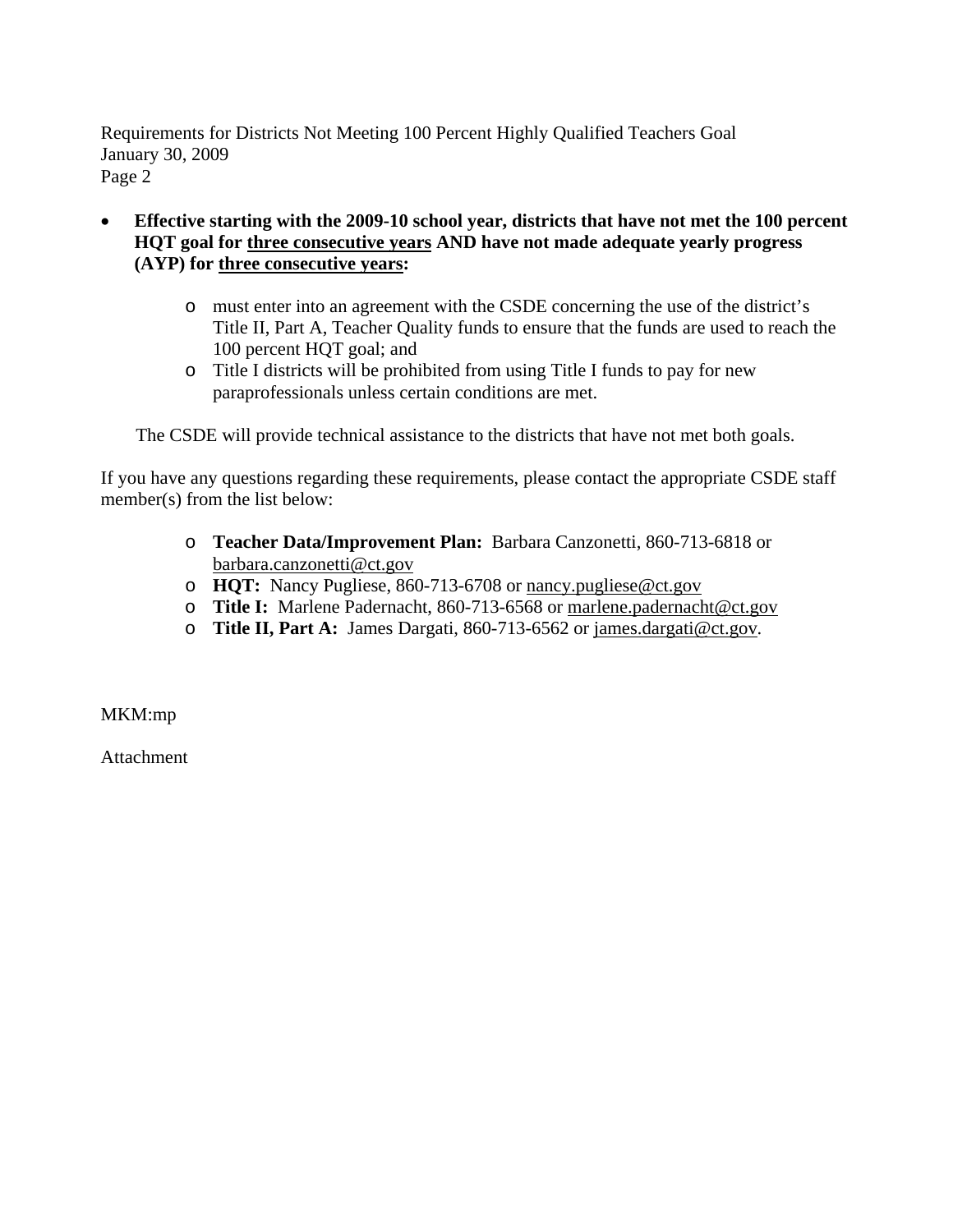## NCLB Highly Qualified Teacher Improvement Plan

| <b>Summary Statistics</b> |  |
|---------------------------|--|
|---------------------------|--|

| <b>Based on 2007-2008 Data</b>                 |                                             |  |  |  |  |
|------------------------------------------------|---------------------------------------------|--|--|--|--|
| Percentage of NHQ Teachers (FTEs):             | Percentage of Students Eligible for Free or |  |  |  |  |
|                                                | <b>Reduced-Price Meals:</b>                 |  |  |  |  |
| NHQ  <br>Taught by<br>Percentage<br>of Classes | District is In Top Poverty Quartile:        |  |  |  |  |
| Teachers:                                      | District is In Bottom Poverty Quartile:     |  |  |  |  |
|                                                |                                             |  |  |  |  |
| Percentage of Classes Taught by NHQ teachers   | <b>Percentage of Minority Students:</b>     |  |  |  |  |
| in Schools Not Making AYP:                     |                                             |  |  |  |  |

## **District Reporting**

| How will teachers working without a certificate become highly qualified by the end of the<br>2008-2009 school year?                                                                |  |  |
|------------------------------------------------------------------------------------------------------------------------------------------------------------------------------------|--|--|
| Check all that apply.                                                                                                                                                              |  |  |
| Terminate employment<br>Obtain DSAP after taking PRAXIS II<br>Take additional courses to become fully certified and pass PRAXIS II in the content<br>area<br>Other: describe below |  |  |
| Explanation of "Other" Category: (field type Memo)                                                                                                                                 |  |  |

How will teachers working under Durational Shortage Area Permits (DSAPs) become highly qualified by the end of the 2008-2009 school year? (Teachers obtaining DSAPs after July 1, 2006 are required to take PRAXIS II in the content areas they are teaching.)

Check all that apply.

 $\Box$  Pass the PRAXIS II in the content area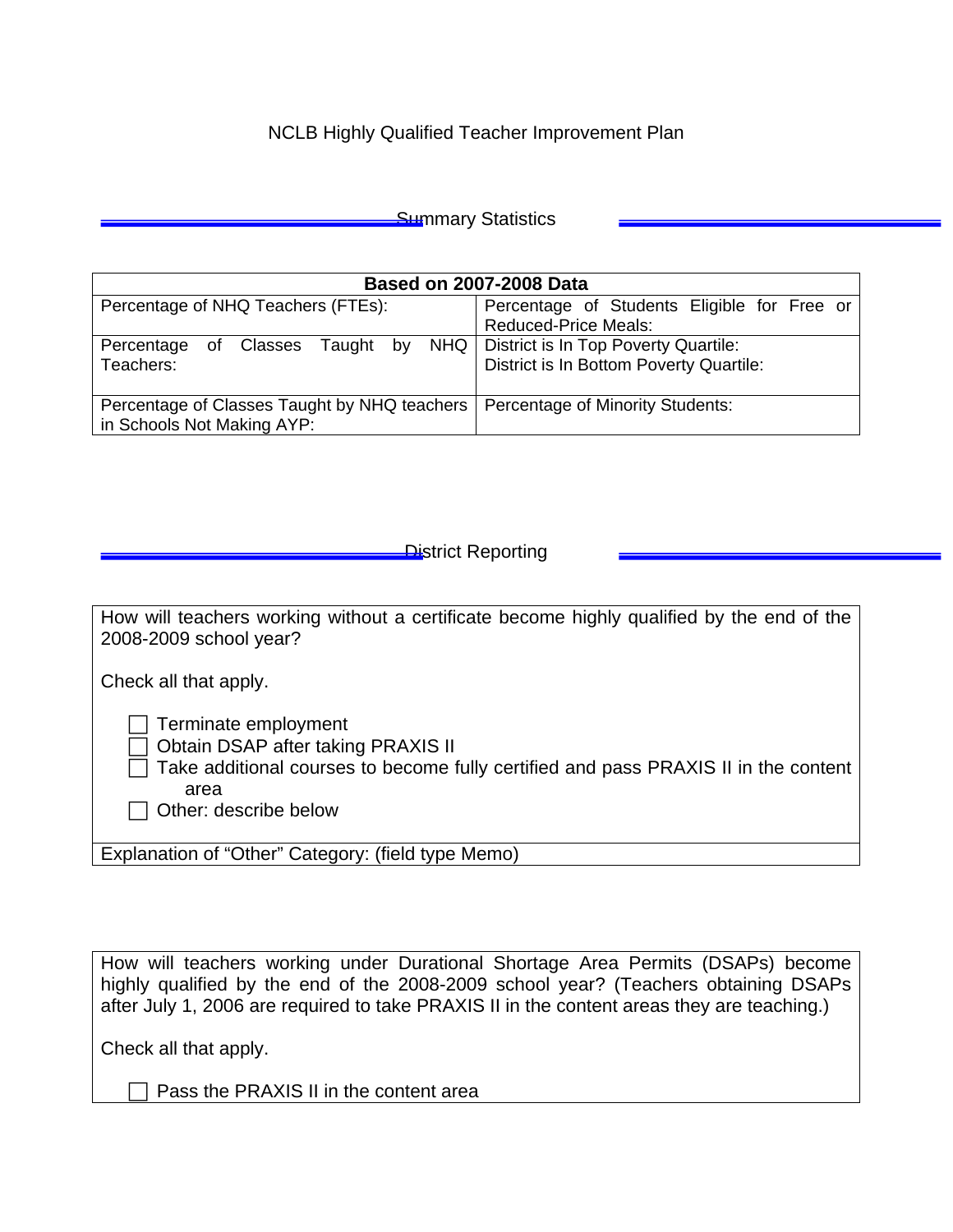| $\Box$ Take additional courses to become fully certified                                |
|-----------------------------------------------------------------------------------------|
| $\Box$ Report teacher as not highly qualified if coursework and PRAXIS II not completed |
| Terminate employment if coursework and PRAXIS II not completed                          |
| $\Box$ Other: describe below                                                            |

Explanation of "Other" Category: (field type Memo)

How will teachers working under Interim Initial or Interim Provisional certificates become highly qualified by the end of the 2008-2009 school year?

Check all that apply.

 $\Box$  Pass the PRAXIS II in the content area

**Complete all required coursework** 

 $\overline{\Box}$  Terminate employment if PRAXIS II not completed by expiration date of Interim certificate

| How will teachers teaching out of their certification area become highly qualified by the end<br>of the 2008-2009 school year?                                                                                                                             |  |  |
|------------------------------------------------------------------------------------------------------------------------------------------------------------------------------------------------------------------------------------------------------------|--|--|
| Check all that apply.                                                                                                                                                                                                                                      |  |  |
| $\Box$ Transferred into a position for which they are fully certified and highly qualified<br>Obtain a Master's degree in the subject area<br>Obtain a DSAP<br>Obtain appropriate certification for the content they are teaching<br>Other: describe below |  |  |

Explanation of "Other" Category: (field type Memo)

How will veteran teachers certified prior to 1989 become highly qualified by the end of the 2008-2009 school year?

Check all that apply.

 $\Box$  Obtain a Master's degree in the subject area

 $\Box$  Have an undergraduate college major in the subject area

 $\exists$  Pass the PRAXIS II in the content area

Obtain National Board Certification in the content area and level they are teaching

F Successfully complete HOUSSE